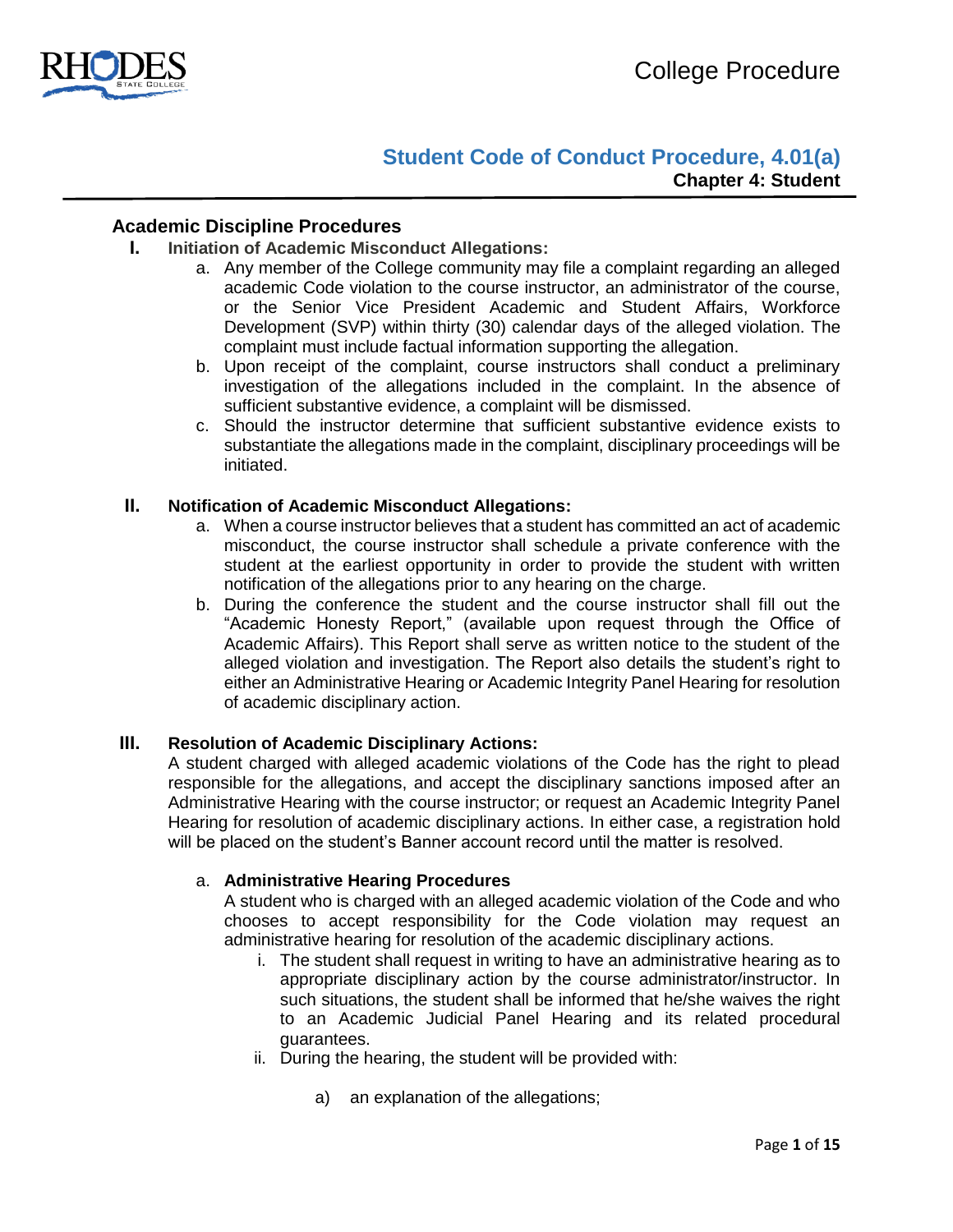

- b) a summary of the information gathered in support of the allegations;
- c) an opportunity to reflect upon and respond to the allegations;
- d) an explanation of the applicable disciplinary procedures; and
- e) the associated disciplinary sanctions to be imposed for the violation.
- iii. If the student agrees to the alleged academic misconduct and the associated sanctions, he/she will sign the Academic Honesty Report to acknowledge commission of academic misconduct and agreement to the associated sanctions. A copy of the signed Academic Honesty Report will be provided to the student and the original shall be forwarded to the Office of Academic Affairs for reference in case of future infractions.
- iv. Following an Administrative Hearing, the student retains the right to request an appeal of the disciplinary sanctions, based upon the grounds established under Section VII (Appellate Process).

#### b. **Academic Integrity Panel Hearing**

If the student maintains his/her innocence he/she can request an Academic Integrity Panel Hearing for resolution of the academic disciplinary actions.

- i. Once a student requests an Academic Integrity Panel Hearing, further contact with the student by the course instructor, shall be conducted only in the presence of the department Chairperson or Dean. A Chairperson or Dean who is a member of the Academic Integrity Panel should make arrangements for a substitute Chairperson or Dean to attend any meeting between the student and the course instructor if the topic to be discussed is the alleged academic misconduct.
- ii. The course instructor will file the Academic Honesty Report for the alleged academic misconduct. The Academic Honesty Report will include all relevant evidence and original documents, such as an allegedly plagiarized paper, a test, or computer printouts. Sources of plagiarized materials, with the passages plagiarized clearly marked, should also be provided.
- iii. The Chairperson of the academic unit in which the alleged academic misconduct occurred will review the course instructor's Academic Honesty Report and then submit it to the Senior Vice President or designee.
- iv. Upon receipt of the Academic Honesty Report from the appropriate chairperson, the Senior Vice President or designee, on behalf of the Academic Integrity Panel, will review the Academic Honesty Report, and if necessary conduct his/her own investigation. Whether or not to conduct an investigation is left to the discretion of the Senior Vice President or designee.
- v. A student suspected of academic misconduct in a particular course, whether acknowledging involvement or not, shall be allowed to continue in the course without prejudice pending action by the Academic Integrity Panel. If the course ends before the Panel has acted, the course instructor shall assign the student the grade of incomplete.

## **IV. Notice of Hearing – Academic Integrity Panel:**

a. **Written Notice**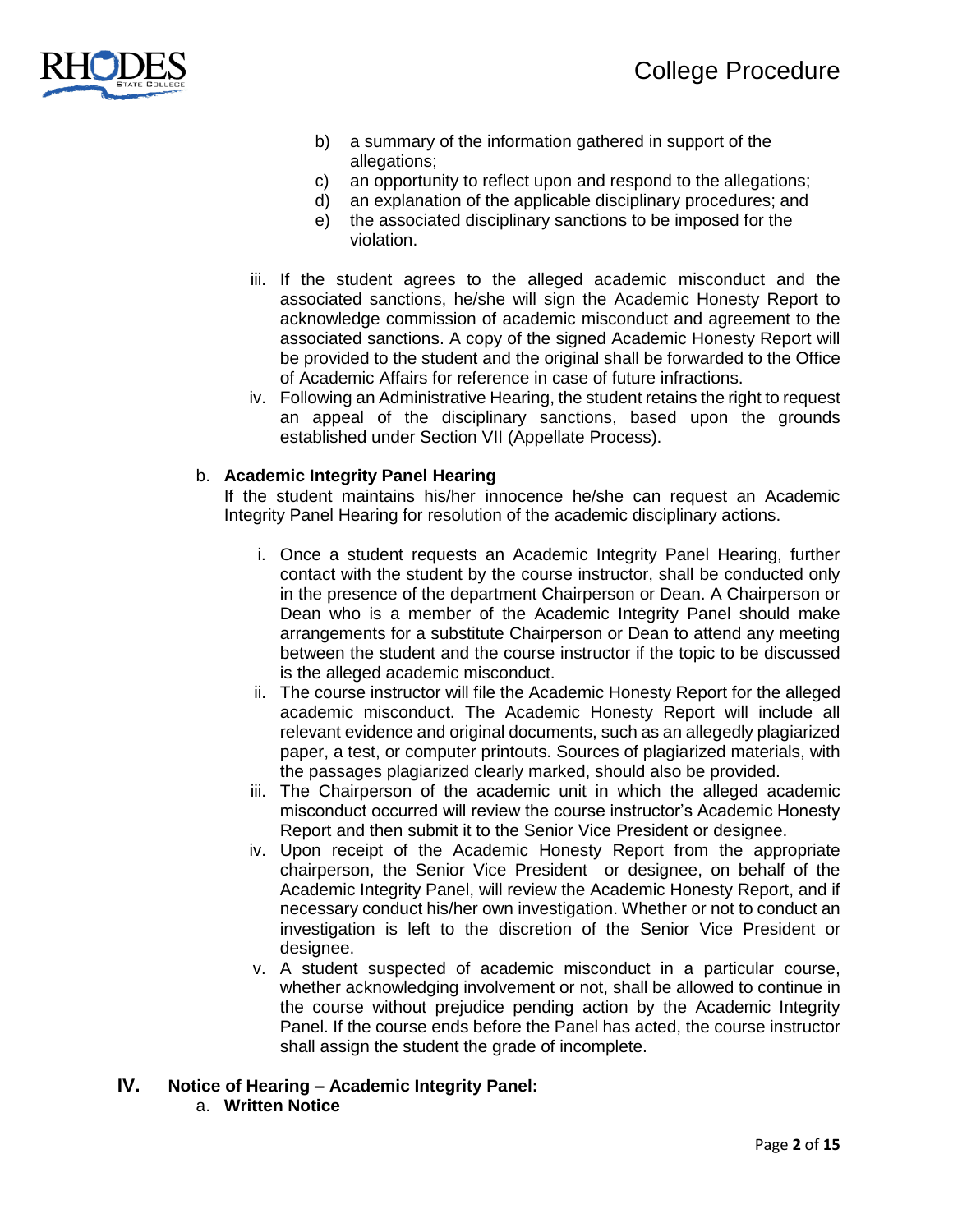

In the event a Panel Hearing is required, the student accused of academic violations shall receive a written notice. The notice may be hand delivered or mailed to the last known address of the student, either by certified mail or first class mail, no fewer than ten (10) calendar days prior to the hearing. The notice will include the allegations; date, time and location of the hearing; information on the hearing procedures; and a copy or location of the Student Code of Conduct.

## b. **Request for Postponement**

The accused student may request a postponement of the scheduled hearing for good cause, or a hearing separate from other persons who may have been involved in the allegations. A request for a postponement of the hearing for good cause and/or a separate hearing must be made in writing, include supporting rationale, and be received in the office of the Senior Vice President or designee, at least two (2) calendar days before the scheduled hearing. The Senior Vice President or designee is responsible for ruling on the request.

## **V. Hearing Procedures – Academic Integrity Panel**

Hearings are conducted in order to review the facts and circumstances of the allegations in order to determine whether or not a violation of the Code occurred. Although the procedural requirements are not as formal as those existing in criminal or civil courts of law, to ensure fairness the following procedures will apply:

#### a. **Case File Review**

Unless otherwise precluded by the Family Education Rights and Privacy Act (FERPA) and accompanying regulations, a student charged with misconduct may review witness statements and other documentation relative to the charge(s) by sending a written request to the office of the Senior Vice President at least three (3) calendar days prior to the scheduled hearing date.

#### b. **Attendance of Accused Student**

Because the most accurate and fair review of the facts can best be accomplished when all parties are present, the accused is expected to attend and participate. If an accused student chooses not to attend his/her hearing, he/she will be deemed to have waived the right to personally appear, the charge(s) will be reviewed as scheduled on the basis of the information available, and a decision will be made. Although no inference may be drawn against a student for failing to attend a hearing or remaining silent, the hearing will proceed and the conclusion will be based on the evidence presented. No decision shall be based solely on the failure of the accused student to attend the hearing or answer the allegations.

#### c. **Attendance Limitations**

Attendance at hearings is limited to those with information relative to the allegations or those requested to attend by the student, or Academic Integrity Panel Chair.

The Panel Chair will take reasonable measures to assure an orderly hearing, including removal of persons who impede or disrupt proceedings.

#### d. **Advisor**

The accused student and/or the College may have an advisor present at the hearing. The advisor may only counsel the student and/or the College and may not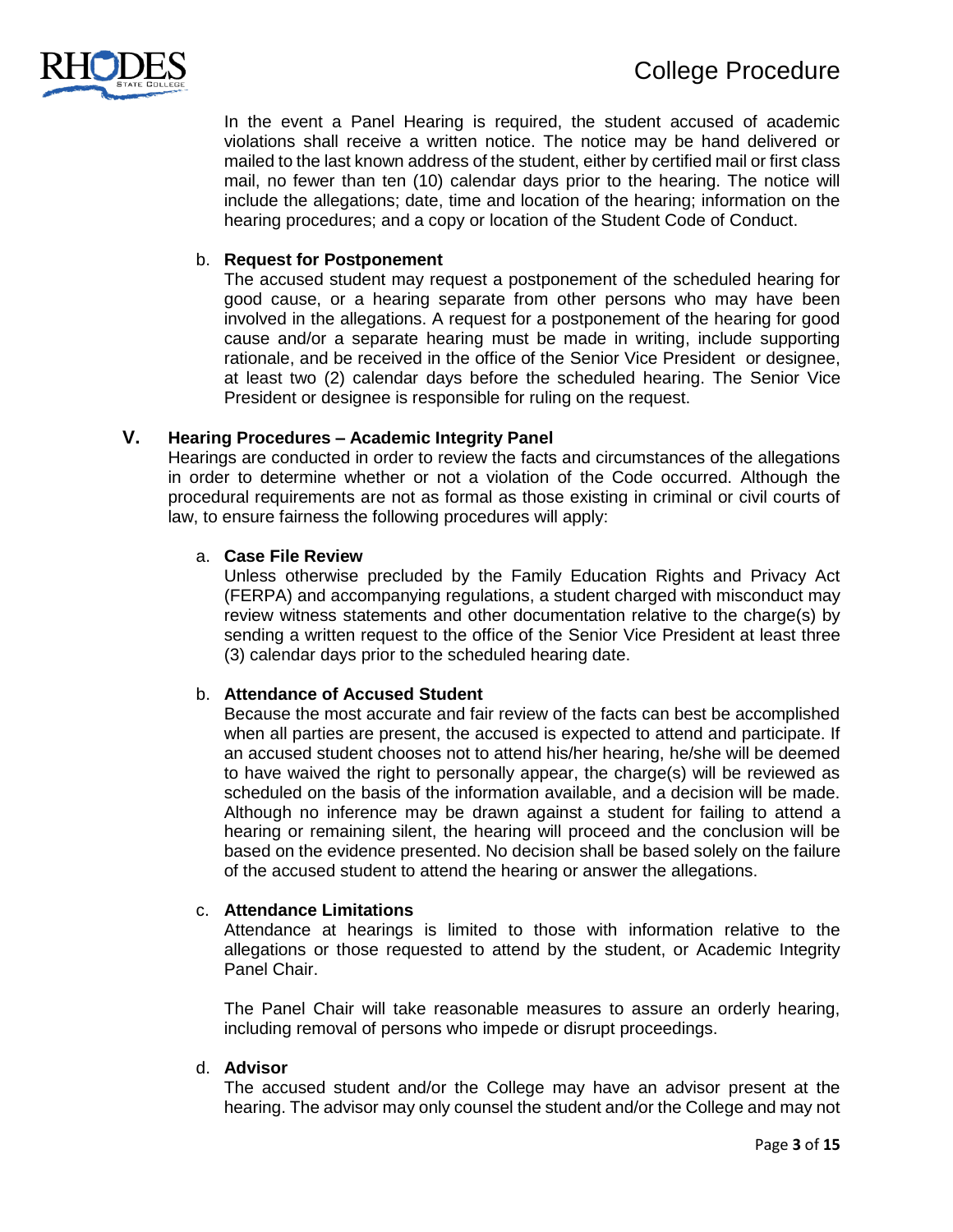

actively participate in the hearing, unless clarification is needed as determined by the Academic Integrity Panel Chair.

## e. **Witnesses and Supporting Documentation**

- i. The accused and/or the College may submit notarized written statements, absent other clear evidence of authenticity; may invite relevant witnesses to attend, may ask questions of witnesses called by others, and will be notified of potential witnesses to be called.
- ii. Witnesses shall not attend the entire hearing, but will be called to present information by the Academic Integrity Panel Chair at the appropriate time.
- iii. Pertinent records and supporting documentation may be accepted as information for consideration by the Academic Integrity Panel at the discretion of the Chair.
- iv. The Chair may accommodate concerns for the personal safety, well- being, and/or fears of confrontation during the hearing by providing separate facilities, by using a visual screen, and/or by permitting participation by telephone, videophone, videoconferencing, videotape, and other means, where and as determined by the Senior Vice President to be acceptable.

#### f. **Consultants**

- i. In cases requiring special expertise, the Senior Vice President or designee may appoint individuals with relevant expertise to serve as consultants to the Academic Integrity Panel.
- ii. The consultants may be present and provide information as called upon during the hearing, but will not vote.

#### g. **Academic Integrity Panel Quorum**

- i. A quorum of the Academic Integrity Panel must be present to conduct a hearing, unless the student waives the quorum rule in writing. At the conclusion of the hearing, the panel members shall determine, by a majority vote, whether the accused student has violated each section of the Code with which the student is charged.
- ii. In the event of a tie vote regarding a particular allegation, the Panel will continue to deliberate with regard to the allegations that were the subject of the tie vote. If the Panel determines that exhaustive deliberations have occurred and a majority vote cannot be reached regarding the particular Code allegations, the student will be found not in violation of the allegations for which the majority vote could not be reached.

## h. **Written Record**

At the conclusion of the hearing, the Panel Chair will submit a written record, of the Panel's disposition and suggested sanctions to the Senior Vice President or designee within ten (10) calendar days.

#### i. **Notification of Sanctions**

No more than thirty (30) calendar days after receipt of the written hearing record the Senior Vice President or designee shall review the hearing record and notify the student(s) of his/her decision and, where applicable, imposed sanction (**see Section VI**). If the student has been found to have violated the Code, the letter shall inform the student of his/her right to appeal under the Code procedures, pursuant to **Section VIII.**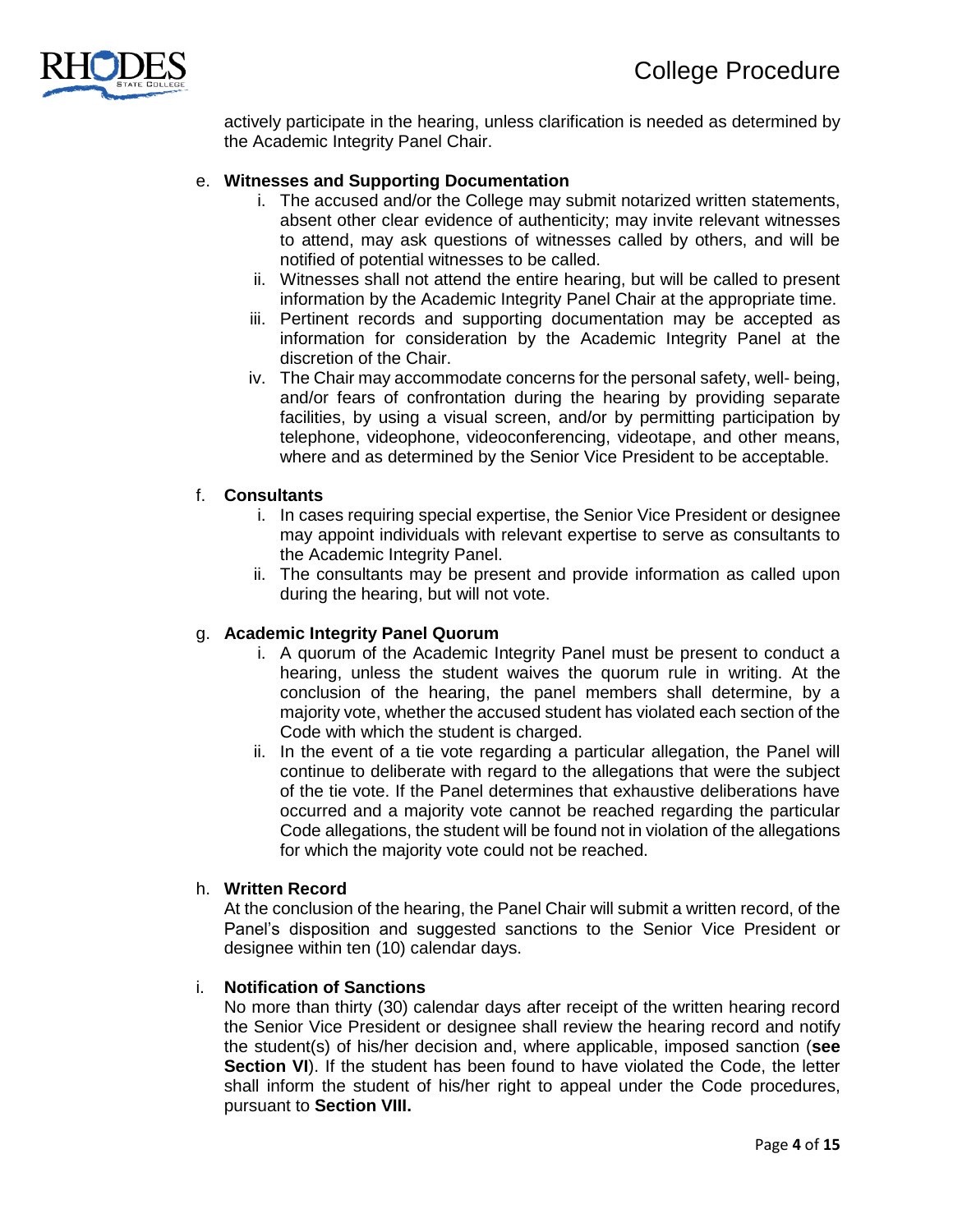

## **Non-Academic Discipline Procedures:**

The following procedures will apply to non-academic misconduct as outlined in the Student Code of Conduct Policy Section II.e Prohibited Conduct.

## **I. Initiation of Non-Academic Allegations**

- a. Any member of the College community may file a complaint regarding an alleged non-academic Code violation to the Senior Vice President or designee within thirty (30) calendar days of the alleged violation. The complaint must include factual information supporting the allegation and is submitted using the Incident Reporting Form.
- b. In cases where the alleged activity may involve a violation of criminal law in addition to a violation of the Code, the information should be provided to the Senior Vice President or designee and the appropriate law enforcement agency.
- c. Upon receipt of the complaint, the Senior Vice President, or designee, shall review the allegations included in the complaint. In the absence of sufficient substantive evidence, a complaint will be dismissed.
- d. Should the Senior Vice President, or designee, determine that sufficient, substantive evidence exists to substantiate the allegations made in the complaint, an investigation and disciplinary proceedings will be initiated.

#### **II. Notification of Non-Academic Misconduct Allegations**

## **a. Written Notice**

The Senior Vice President or designee shall notify the student, in writing, that an investigation will be conducted. The written notice will include a request that the student make an appointment with the Senior Vice President or designee by a specified date to discuss the matter.

#### **b. Request for Postponement**

Upon completing the preliminary investigation, and if warranted, the Senior Vice President or designee shall prepare a written notice of allegations to be sent to the student. The student will be notified of the allegations and of his/her rights to either an Administrative Hearing or Discipline Review Panel Hearing for resolution of non-academic disciplinary action.

#### **III. Resolution of Non-Academic Disciplinary Action**

A student alleged to have violated non-academic provisions of the Code has the right to admit responsibility for the allegations, and accept the disciplinary sanctions to be imposed after an Administrative Hearing with the Senior Vice President or designee; or request a Discipline Review Panel Hearing for resolution of disciplinary actions

#### **a. Administrative Hearing Procedures**

A student who is alleged to have violated non-academic provisions of the Code and who chooses to accept responsibility for the Code violation may request an administrative hearing for resolution of the non-academic disciplinary actions.

i. The student shall request in writing to have an administrative decision as to appropriate disciplinary action/sanctions made by the Senior Vice President or designee. A signed Administrative Decision Form serves as the written request of the student. In such situations, the student shall be informed that he/she waives the right to a Discipline Review Panel Hearing and its related procedural guarantees.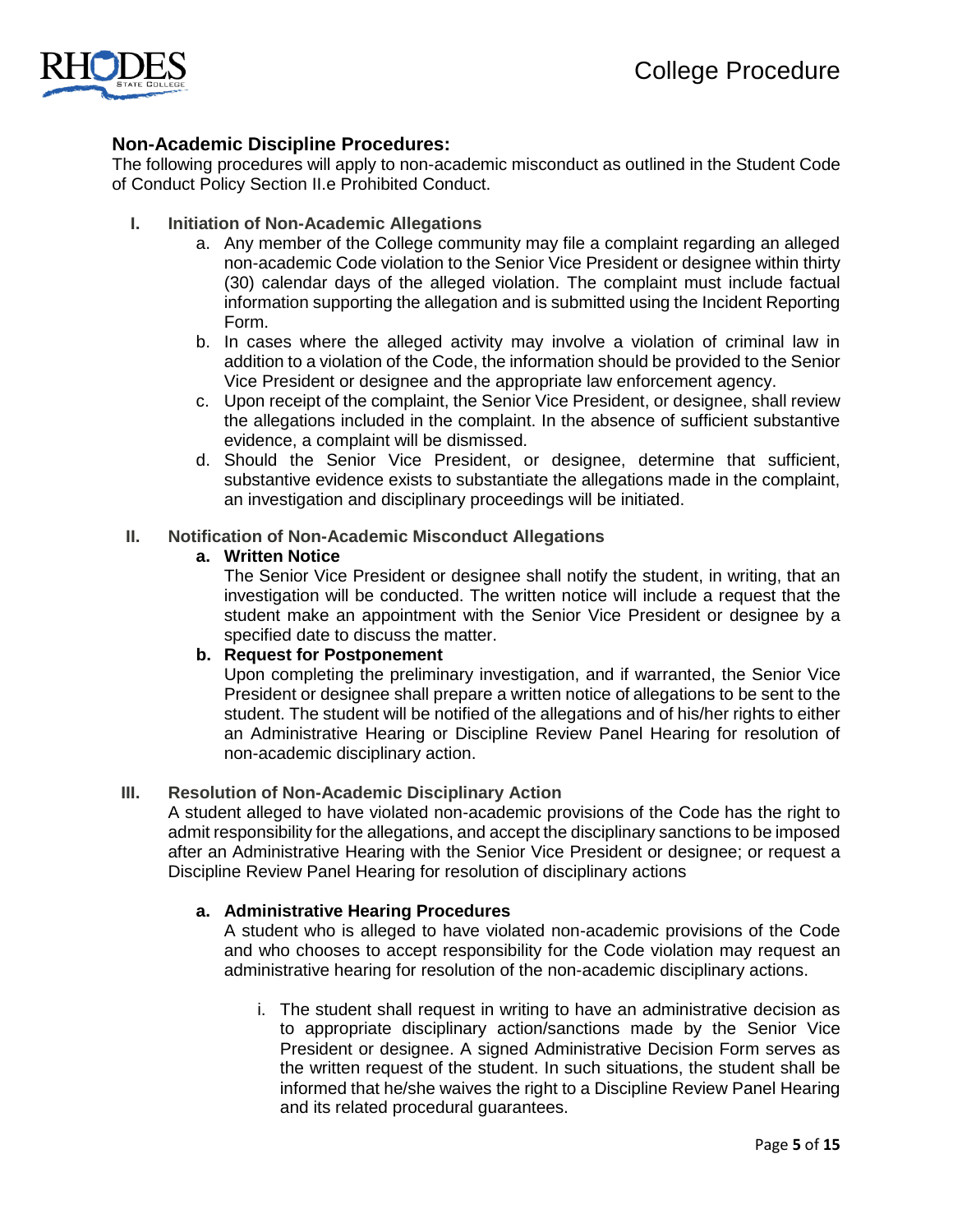

- ii. During the hearing, the student will be provided with:
	- a) an explanation of the allegations;
	- b) a summary of the information gathered in support of the allegations;
	- c) an opportunity to reflect upon and respond to the allegations; and
	- d) an explanation of the applicable disciplinary procedures.
- iii. The signed Administrative Decision Form (student's acknowledgment of the violation), along with all relevant evidence and original documents are maintained in the Dean of Student Affairs Office for reference in case of future infractions.
- iv. Following an Administrative Hearing, the student retains the right to request an appeal of the disciplinary sanctions, based upon the grounds established under the appellate process **Section VIII c.**

## **b. Discipline Review Panel Hearing – Non-Academic Allegations**

If the student maintains his/her innocence he/she has the right to request a hearing for resolution of the academic disciplinary actions.

- i. The Senior Vice President or designee will schedule a hearing with the Discipline Review Panel.
- ii. Students suspected of non-academic misconduct, whether acknowledging involvement or not, will, absent extenuating circumstances, be allowed to continue at the College pending action by the College Discipline Review Panel.
- iii. If more than one student is involved in committing an act of non- academic misconduct, the students may be subject to a group Discipline Review Panel hearing or individual hearings based upon the circumstances of the alleged academic non-academic misconduct.

## **IV. Notice of Hearing – Discipline Review Panel Hearing**

- a. In the event a hearing is required, the student accused of non-academic violations of the Code shall receive a written notice. The notice may be hand delivered or mailed to the last known address of the student, either by certified mail or first class mail, no fewer than ten (10) calendar days prior to the hearing. The notice will include the allegations; date, time and location of the hearing; information on the hearing procedures; and a copy or location of the Student Code of Conduct.
- b. The accused student may request a postponement of the scheduled hearing for good cause, or a hearing separate from other persons who may have been involved in the allegations. A request for a postponement of the hearing for good cause and/or a separate hearing must be made in writing, include supporting rationale, and be received in the office of the Senior Vice President or designee, at least two (2) calendar days before the scheduled hearing. The Senior Vice President or designee is responsible for ruling on the request.

#### **V. Hearing Procedures – Discipline Review Panel**

Hearings are conducted in order to review the facts and circumstances of the allegations in order to determine whether or not a violation of the Code occurred. Although the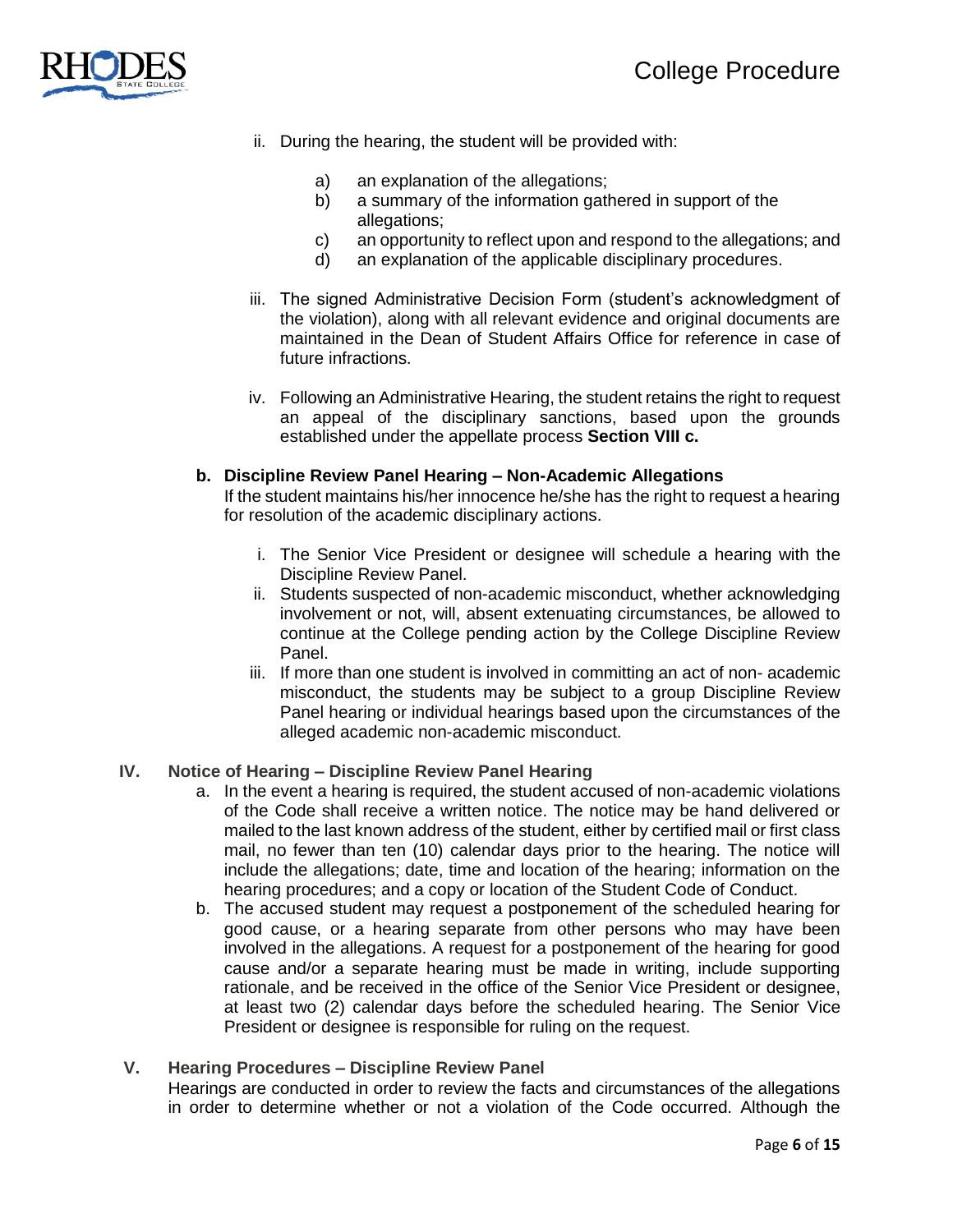

procedural requirements are not as formal as those existing in criminal or civil courts of law, to ensure fairness the following procedures will apply:

## **a. Case File Review**

Unless otherwise precluded by the Family Education Rights and Privacy Act (FERPA) and accompanying regulations, a student charged with misconduct may review witness statements and other documentation relative to the charge(s) by sending a written request to the office of the Senior Vice President at least three (3) calendar days prior to the scheduled hearing date.

## **b. Attendance of Accused Student**

Because the most accurate and fair review of the facts can best be accomplished when all parties are present, the accused is expected to attend and participate. If an accused student chooses not to attend his/her hearing, he/she will be deemed to have waived the right to personally appear, the charge(s) will be reviewed as scheduled on the basis of the information available, and a decision will be made. Although no inference may be drawn against a student for failing to attend a hearing or remaining silent, the hearing will proceed and the conclusion will be based on the evidence presented. No decision shall be based solely on the failure of the accused student to attend the hearing or answer the allegations**.**

## **c. Attendance Limitations**

Attendance at hearings is limited to those with information relative to the allegations or those requested to attend by the student, or Discipline Review Panel Chair.

The Chair will take reasonable measures to assure an orderly hearing, including removal of persons who impede or disrupt proceedings.

## **d. Advisor**

The accused student and/or the College may have an advisor present at the hearing. The advisor may only counsel the student and/or the College and may not actively participate in the hearing, unless clarification is needed as determined by the Discipline Review Panel Chair.

#### **e. Witnesses and Supporting Documentation**

- i. The accused and/or the College may submit notarized written statements, absent other clear evidence of authenticity; may invite relevant witnesses to attend, may ask questions of witnesses called by others, and will be notified of potential witnesses to be called.
- ii. Witnesses shall not attend the entire hearing, but will be called to present information by the Discipline Review Panel Chair at the appropriate time.
- iii. Pertinent records and supporting documentation may be accepted as information for consideration by the Discipline Review Panel at the discretion of the Panel Chair.
- iv. The Panel Chair may accommodate concerns for the personal safety, wellbeing, and/or fears of confrontation during the hearing by providing separate facilities, by using a visual screen, and/or by permitting participation by telephone, videophone, videoconferencing, videotape, and other means, where and as determined by the Senior Vice President f to be acceptable.

#### **f. Consultants**

i. In cases requiring special expertise, the Senior Vice President or designee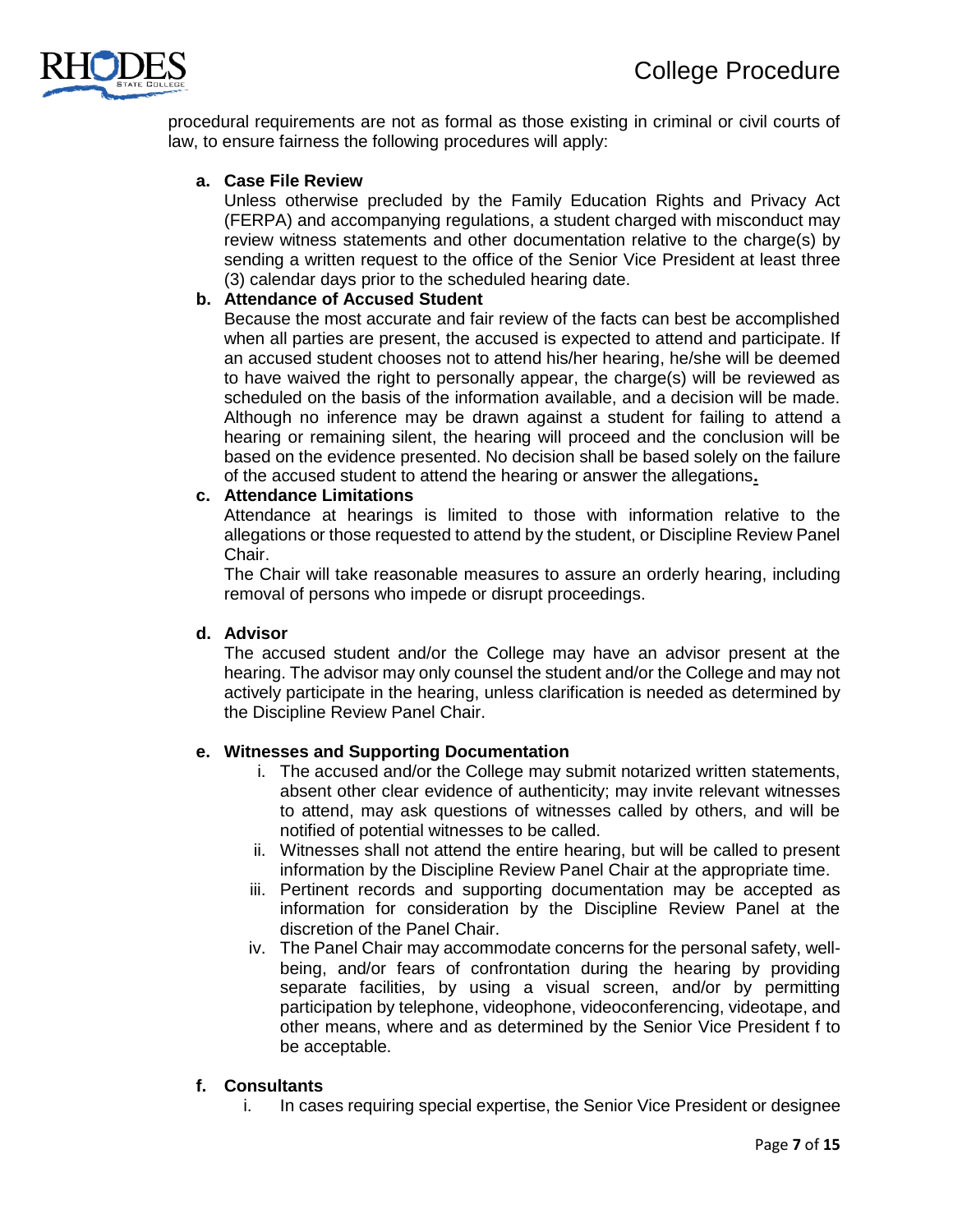

may appoint individuals with relevant expertise to serve as consultants to the Discipline Review Panel.

ii. The consultants may be present and provide information as called upon during the hearing, but will not vote.

## **g. Discipline Review Panel Quorum**

- i. A quorum of the Discipline Review Panel must be present to conduct a hearing, unless the student waives the quorum rule in writing. At the conclusion of the hearing, the panel members shall determine by a majority vote whether the accused student has violated each section of the Code with which the student is charged.
- ii. In the event of a tie vote regarding a particular charge or allegations, the Panel will continue to deliberate with regard to the charge or allegations that were the subject of the tie vote. If the Panel determines that exhaustive deliberations have occurred and a majority vote cannot be reached regarding the particular Code allegations, the student will be found not in violation of the allegations for which the majority vote could not be reached.

## **h. Written Record**

At the conclusion of the hearing, the Panel Chair will submit a written record, of the Panel's disposition and suggested sanctions to the Senior Vice President or designee within ten (10) calendar days.

## **i. Notification of Sanctions**

No more than thirty (30) calendar days after receipt of the written hearing record the Senior Vice President or designee shall review the hearing record and notify the student(s) of his/her decision and, where applicable, imposed sanctions (**see Section VI**). If the student has been found to have violated the Code, the letter shall inform the student of his/her right to appeal under the Code procedures, pursuant to the appellate process, **Section VIII.**

#### **VI. College Sanctions and General Guidelines:**

College Sanctions are imposed for both academic and non-academic violations. Sanctions to be imposed by the College, for either type of violation are varied and should be commensurate with the violation(s) found to have occurred.

#### **a. Determination of Sanctions**

In determining the sanction(s) to be imposed for either academic or non-academic violations, consideration should be given to mitigating circumstances and/or aggravating factors, including, but not limited to:

- i. Past misconduct by the student;
- ii. Provocation by the subject of the conduct that constituted the violation;
- iii. Failure of the student to comply fully with previous sanctions;
- iv. Potential and/or actual harm caused by the violation;
- v. Degree of intent and motivation of the student in committing the violation; and
- vi. Severity and pervasiveness of the conduct that constituted the violation.

**Note:** Impairment resulting from voluntary use of alcohol or drugs, other than is medically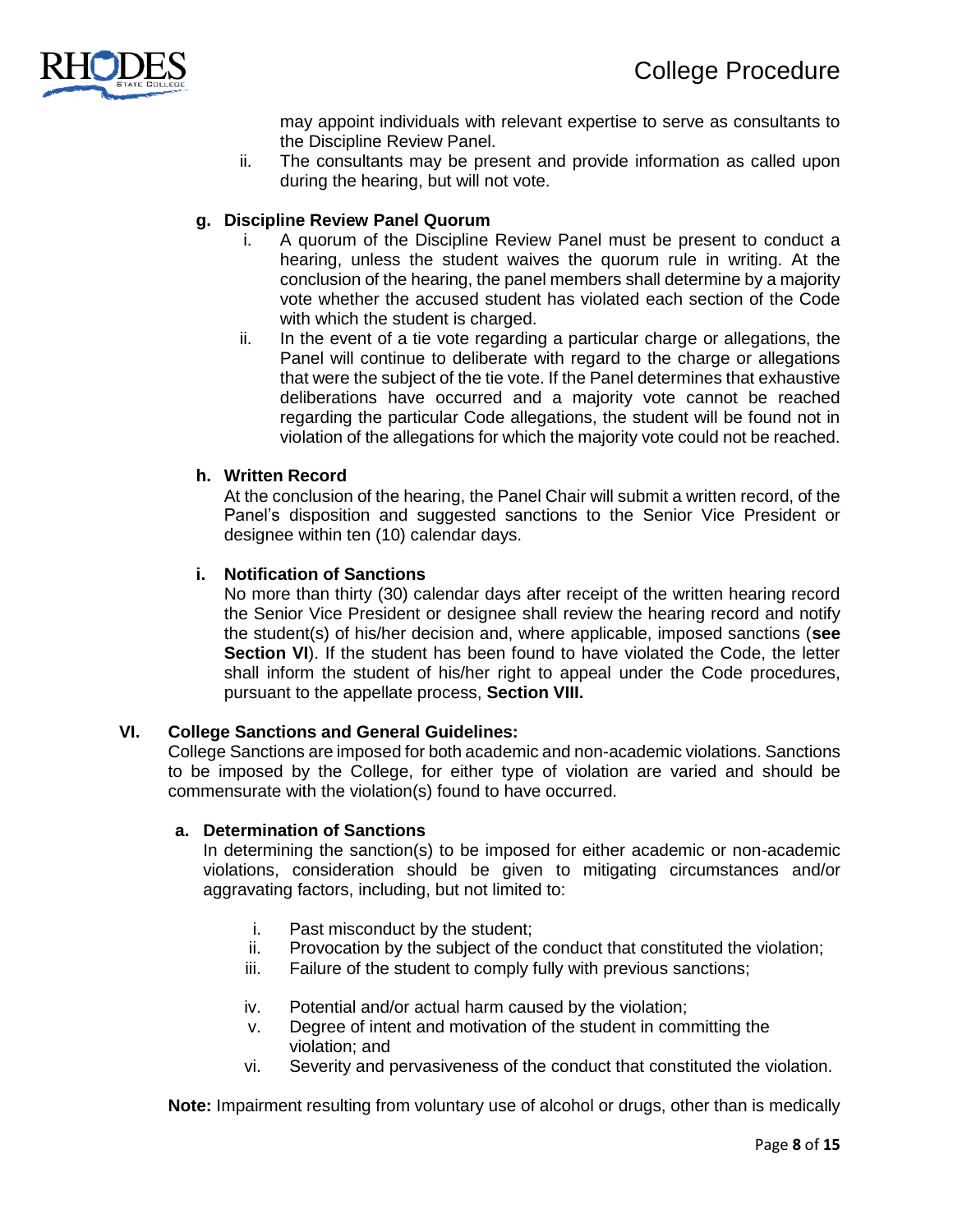

necessary, shall be considered an aggravating, and not a mitigating, factor.

## **b. Sanctions and Related Actions**

One or more of the following courses of action may be taken when a student has been found to have violated the Code.

## **i. Disciplinary Warning**

A disciplinary warning to a student represents a formal written admonition for a specific conduct violation. A student under warning shall continue to exercise all rights and privileges of the College as a student in good standing.

## **ii. Disciplinary Probation**

Disciplinary probation is a sanction imposed for a specific period of time and may include conditions restricting the student's privileges or eligibility for and participation in activities. Such privileges and eligibility are automatically restored upon completion of the probationary period if the student has complied satisfactorily with all conditions and has refrained from further Code violations.

## **iii. Suspension**

Suspension is a sanction that terminates the student's enrollment, separating the student from the College for a period not to exceed two (2) full semesters (including summer session) following the effective date of the imposition of the suspension. Readmission at the end of the suspension period may require satisfactory completion of specified stipulations to be met.

#### **a) Interim Suspension**

- 1. When the Senior Vice President or designee has reasonable cause to believe that a student has violated the Code and that the student's presence on College premises or at a College-related or registered student organization activity poses a significant risk of substantial harm to the health or safety of others or to property, the student shall be required to vacate the College premises immediately or at a time determined by the Senior Vice President.
- 2. In addition the student shall be denied all privileges afforded a student and is not permitted to participate in or complete academic coursework.
- 3. The Interim Suspension will be confirmed in writing and shall remain in effect until the conclusion of a full hearing, without undue delay, typically, within 1-5 calendar days after the issuance of the Interim **Suspension**
- 4. The student shall also be entitled to the same appeal process that other students receive as described in the Code procedures, pursuant to the appellate process, **Section VIII**.

## **b) Continued Suspension**

Following a Discipline Review Panel Hearing for a student on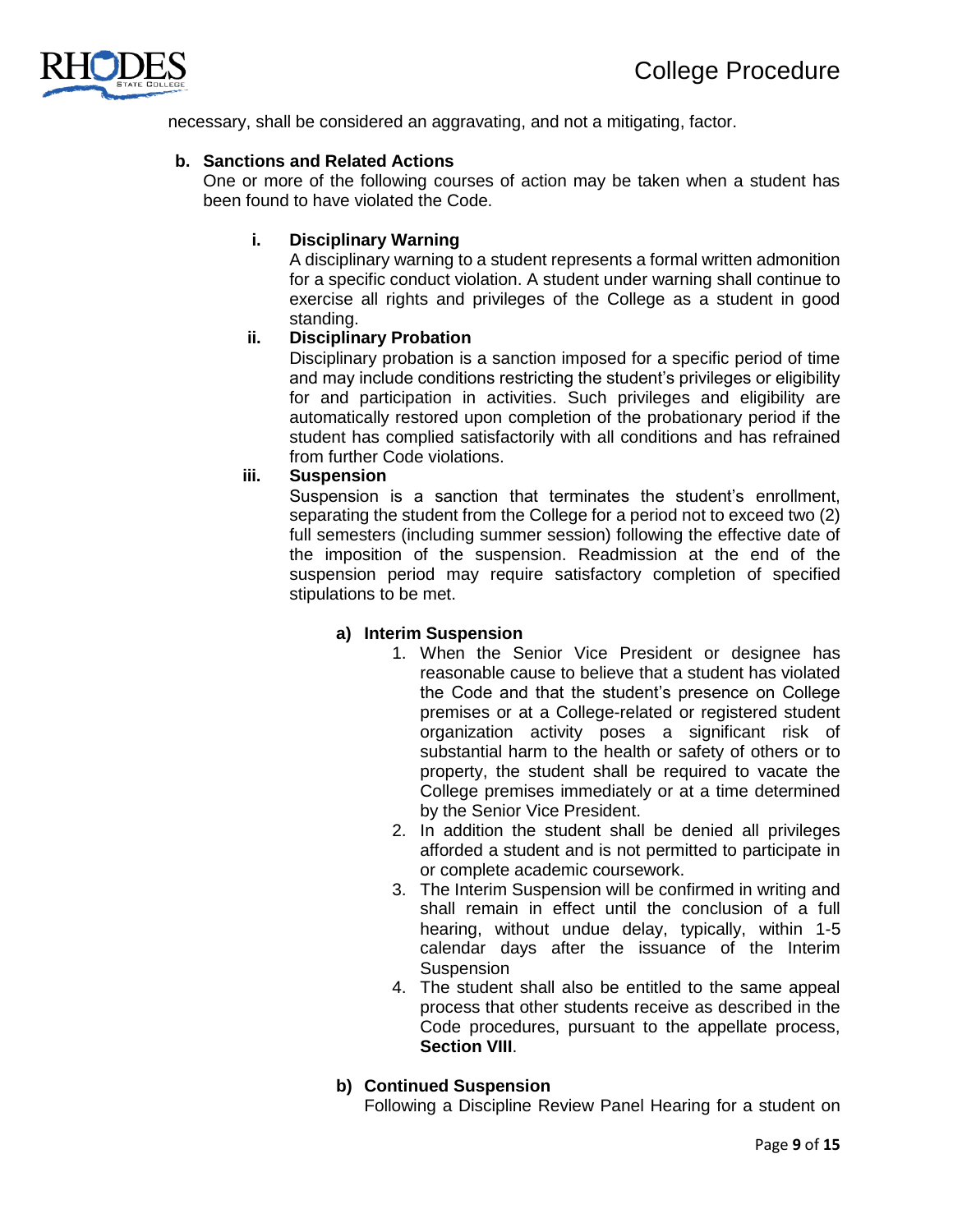Interim Suspension, the student may be continued on suspension for an indefinite period of time, if the Senior Vice President or designee determines that the student's behavior poses an imminent danger of causing physical harm to self or to others; or his/her behavior directly and substantially disrupts or impedes the lawful activities of other members of the campus community, including faculty, staff, students, visitors, and guests of the College.

Under the terms of a continued suspension, the student:

- 1. Will be required to leave College premises immediately upon notification;
- 2. Will not be allowed to return to the College premises without authorization from the College official who ordered the suspension;
- 3. Will be eligible to receive a refund of tuition and fees for the term of separation in accordance with the "Refund Schedule" established by the College;
- 4. Will have the grade "AW" (Administrative Withdrawal) entered upon his/her official College transcript for any courses not completed during the term of separation (the "AW" grade will not be calculated in the student's GPA); and
- 5. Will have a registration hold placed upon his/her file to prevent future unauthorized registration at the College.

## **iv. Disciplinary Dismissal**

Disciplinary dismissal is a sanction by which the student is involuntarily separated from the College for three (3) full semesters (including summer session) or more following the effective date of the imposition of the dismissal.

- a) A student receiving a Disciplinary Dismissal shall be required to vacate the College premises immediately or at a time determined by the Senior Vice President.
- b) In addition, the student shall be denied all privileges afforded a student and is not permitted to participate in or complete academic coursework.
- c) Upon reinstatement, a student may be required to meet other conditions imposed by the Senior Vice President such as eligibility to participate in specified student activities; or periodic contact with a designated College staff member.

## **v. Revoke Admission**

The student loses admitted status to the College. Admission may be revoked as a result of fraud, misrepresentation, or other violations of college rules and policies prior to or after enrollment. A permanent notation will be made on the student's transcript indicating that the "admission was revoked" and the date of action. The Senior Vice President shall review all recommendations for revocation of admission.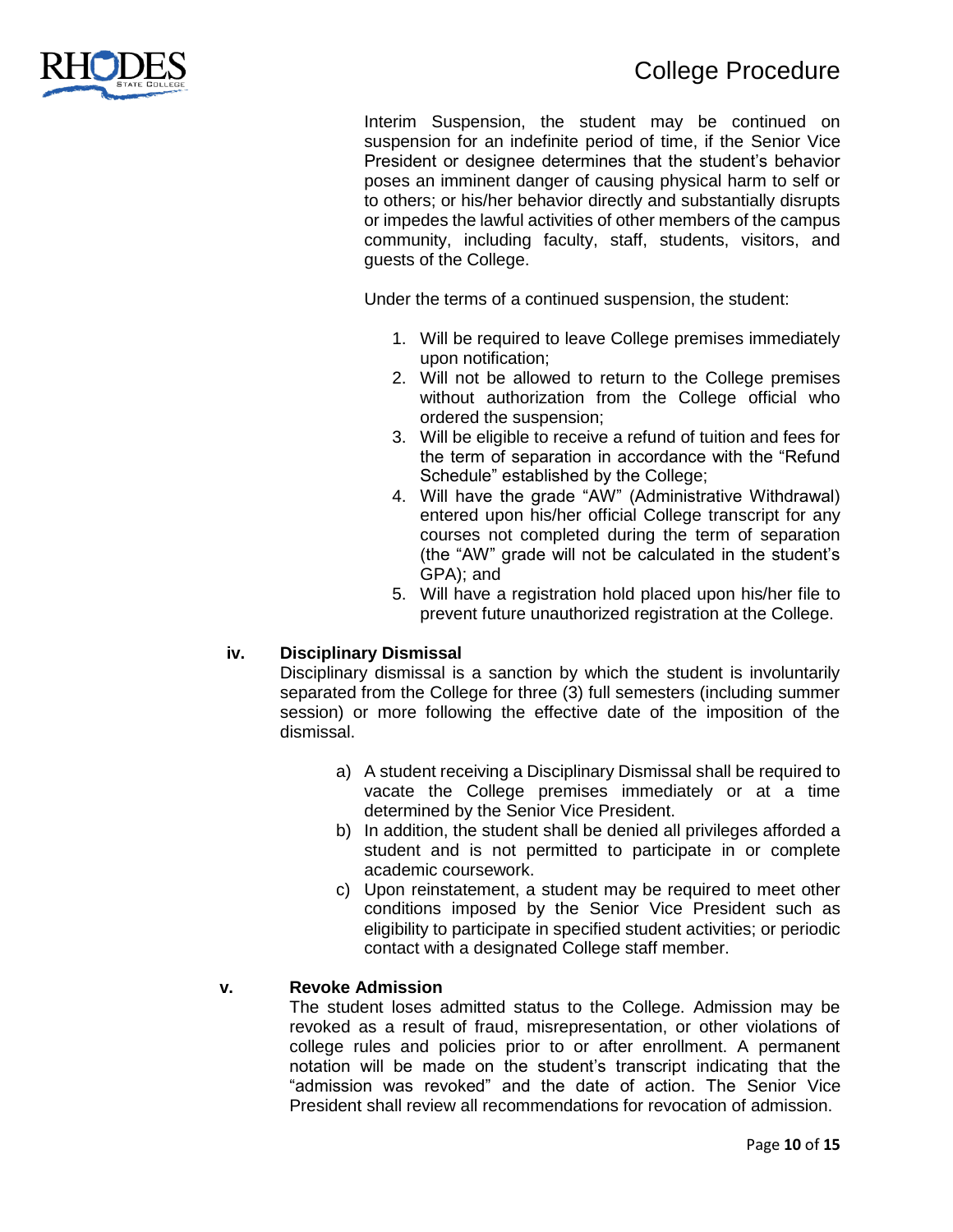

## **vi. Expulsion**

The student is permanently separated from the College, may not be present on the College premises, or in attendance at College-sponsored events.

- a) Permanent notification will appear on the student's transcript indicating the student has been "Involuntarily Separated from the College."
- b) The Senior Vice President shall review recommendations for expulsion that are for academic and non-academic misconduct cases,

#### **vii. Revoke Degree**

The student loses the right to claim a degree from the College. The awarded degree will be removed from the student's transcript and a permanent notation will be made on the transcript indicating that "the degree has been revoked," the degree involved, and the date of the action. The Senior Vice President shall review all recommendations for degree revocation.

#### **viii. Other Sanctions**

Other sanctions may be imposed by the Disciplinary Review Panel or Senior Vice President or the Academic Integrity Panel or Vice President for Academic Affairs, whichever is applicable to the violation, as deemed appropriate for the student and the conduct violation in question. These may be imposed singularly or in combination with any of the aforementioned sanctions listed in **Section IVa.** Other sanctions can be assigned as the recommended sanctions or as conditions to another sanction. Examples include, but are not limited to:

- a) Research assignments;
- b) Community service projects;
- c) Special workshop participation;
- d) Restitution for property damage or misappropriation of College property or services, or the property of any person;
- e) Restriction of access to specified campus facilities and/or property;
- f) Referral to medical resources or counseling personnel;
- g) Removal from class.

#### **ix. Sanctions of Student Clubs and Organizations**

Student clubs or organizations may lose privileges or registration for violation of the Code or the regulations contained within the Student Organization Handbook.

Upon issuance of a sanction(s), an electronic discipline file is created by the office of the appropriate Vice President. The file will be consulted in determining sanctions for any further proven code violation by the student.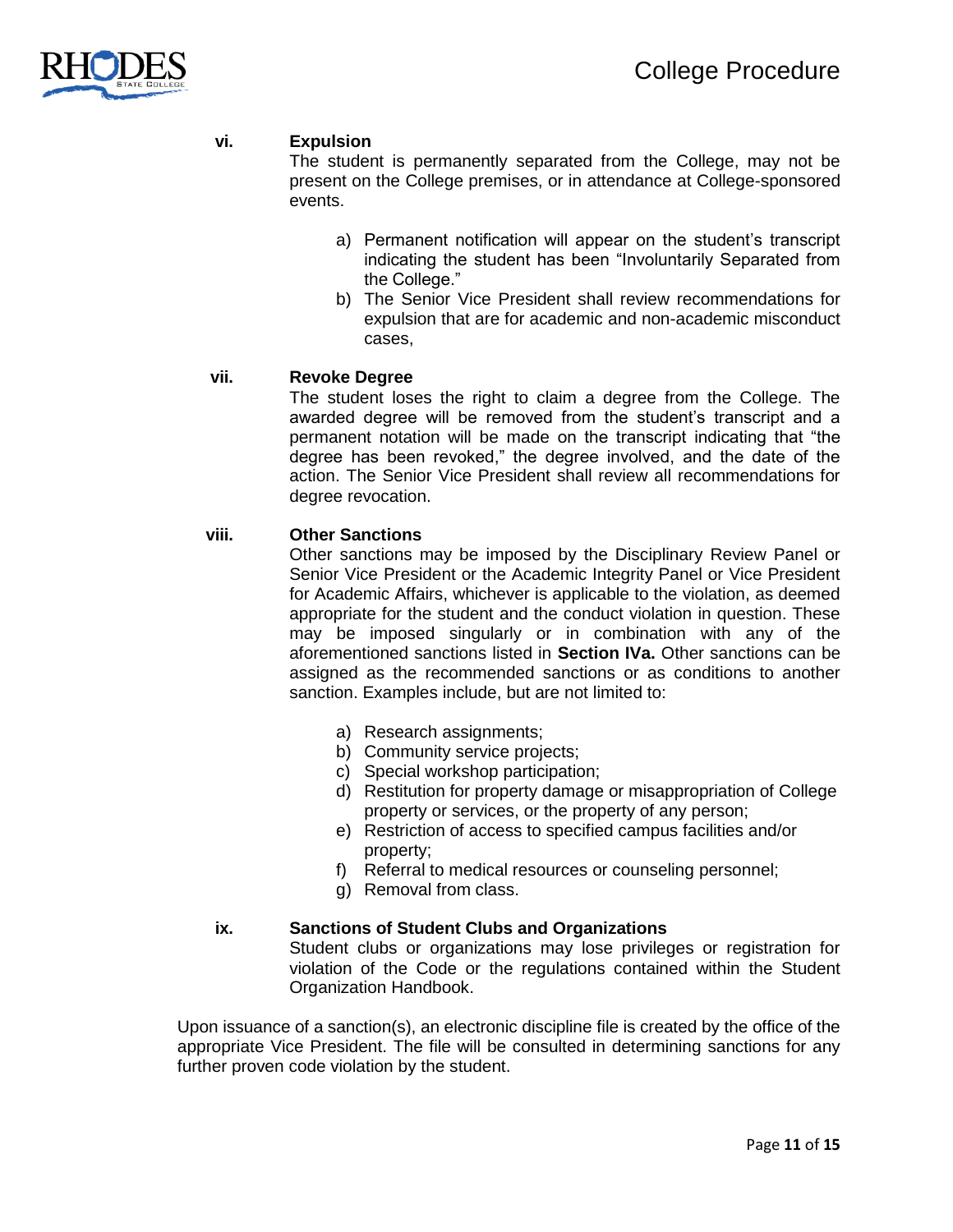

## **VII. Hearing Panels**

## **a. Academic Integrity Panel**

The Academic Integrity Panel exists to protect academic standards and integrity of the College and is responsible for adjudicating allegations of academic misconduct referred by the Senior Vice President.

## **i. Hearing Officer Role**

The Hearing Officer shall investigate or establish procedures for investigation in all reported cases of student academic misconduct and serves as a Council ex- officio member without the authority to vote.

### **ii. Panel Chair Role**

The Panel Chair shall manage the Academic Integrity Panel Hearing in accordance with **Section I.E.** and coordinate the writing and submission of the report to the Senior Vice President.

## **iii. Panel Membership**

The Academic Integrity Panel members are appointed annually in the spring and training is conducted prior to October 1. Training content is housed in the Office of the Senior Vice President. The Academic Integrity Panel membership includes:

- a) Up to five (5) regular faculty members to be appointed by the Senior Vice President in consultation with the President of the Rhodes State College Faculty Association;
- b) One (1) or two (2) Rhodes State College students appointed by a Rhodes State Student Government Association (SGA) officer or, when the SGA is not functioning, appointed by the Senior Vice President. Student appointments shall be for a one-year term beginning with the fall term. To be eligible for appointment, a student must possess a minimum

2.5 cumulative grade point average and be under no current disciplinary sanction from the College. Students may be reappointed to subsequent terms.

- c) One (1) Academic Chairperson to be appointed by the Senior Vice President in consultation with the President of the Rhodes State College Faculty Association; and
- d) A quorum for a hearing shall be no fewer than four (4) voting panel members and include no less than one (1) student and three (3) faculty members.

## **b. College Discipline Review Panel**

The College Discipline Review Panel is responsible for adjudicating allegations of non- academic misconduct referred by the Senior Vice President. The Discipline Review Panel members are appointed annually in the spring and training is conducted prior to October 1. Training content is housed in the Office of the Senior Vice President. The Discipline Review Panel roles and membership includes:

i. Hearing Officer Role

The Hearing Officer shall investigate or establish procedures for investigation in all reported cases of student non-academic misconduct and serves as a Council ex-officio member without the authority to vote.

ii. Panel Chair Role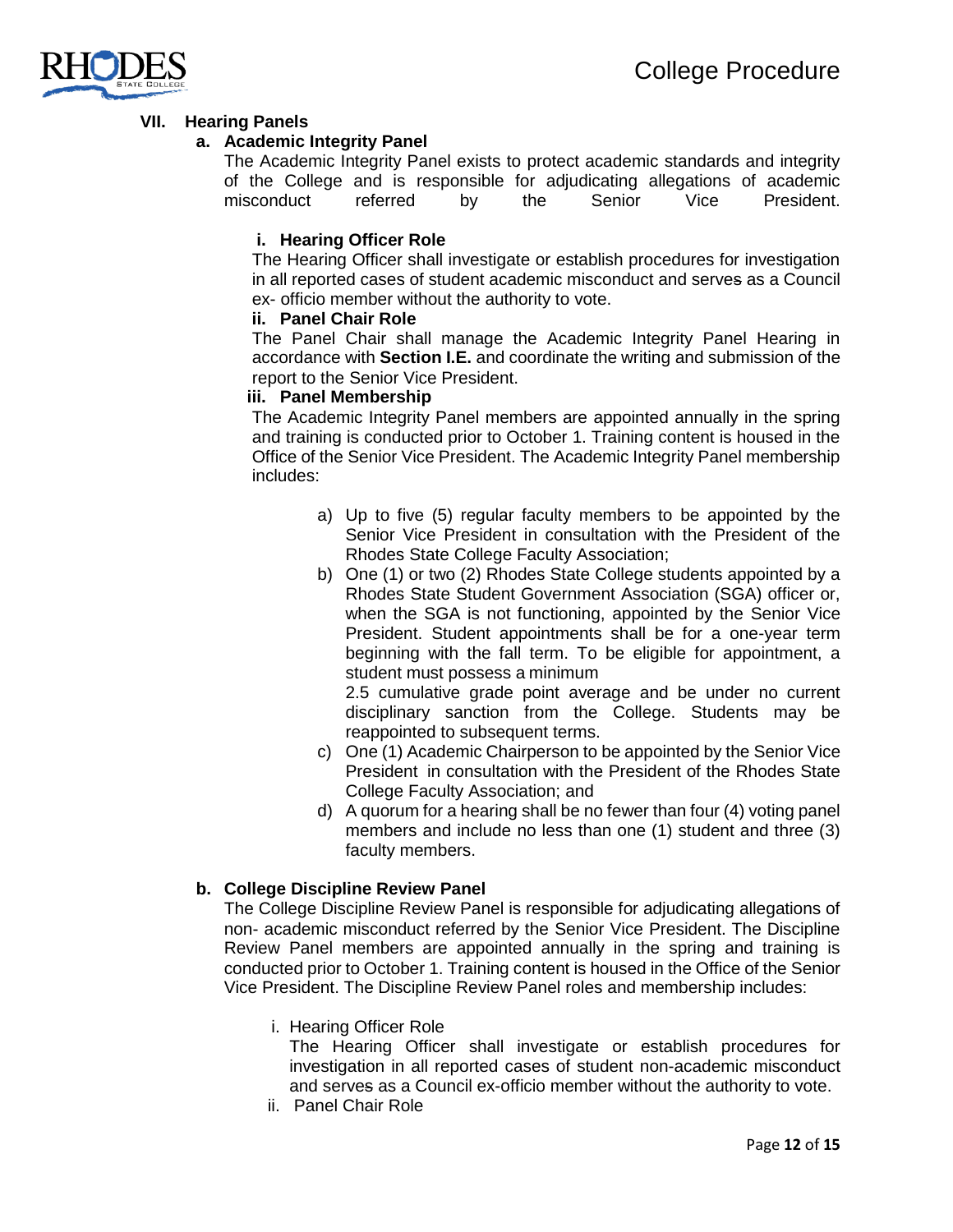

The Panel Chair shall manage the Discipline Review Panel Hearing and coordinate the writing and submission of the report to the Dean, Student Affairs and Senior Vice President.

- iii. Panel Membership
	- a) The College Discipline Review Panel membership includes:
		- 1. One (1) Academic Dean or chairperson appointed by the Senior Vice President and serving as the Panel Chair;
		- 2. One (1) or two (2) faculty members recommended by Academic Dean to the Senior Vice President;
		- 3. One (1) or two (2) professional or administrative staff members assigned to Student Affairs and appointed by the Dean Student Affairs ; and
		- 4. One (1) or two (2) Rhodes State College students appointed by a Rhodes State Student Government Association (SGA) officer or, when the SGA is not functioning, appointed by the Dean, Student Affairs. Student appointments shall be for a one-year term beginning with the fall term. To be eligible for appointment, a student must possess a minimum 2.5 cumulative grade point average, be under no current disciplinary sanction and in good standing with the College.
	- b) A quorum for a hearing shall be no fewer than four (4) voting panel members and shall include no less than one (1) student member.

#### **VIII. Appellate Process**

## **a. Right to Appeal**

A student found to have violated this Code has the right to appeal the decision from the Administrative Hearing, Discipline Review Panel Hearing, or Academic Integrity Panel Hearing.

- i. Unless an interim suspension is issued, a student may continue to attend classes and exercise other rights and privileges of a registered student during the appeal process, but the College reserves the right to impose the sanction(s) retroactively to the date of notice of sanction(s) letter issued by the appropriate Vice President or designee.
- ii. A registration hold will be placed on a student's Banner account record pending completion of the appeal.
- iii. An appeal must be based upon one or more of the following grounds:
	- a) Procedural error;
	- b) Misapplication or misinterpretation of the Code rule alleged to have been violated;
	- c) Findings of facts not supported by a preponderance of the evidence;
	- d) Discovery of substantial new facts that were unavailable at the time of the hearing; or
	- e) That the disciplinary sanction imposed is grossly disproportionate to the violation committed.
	- f) An appeal of a decision must be submitted in writing and postmarked or hand delivered to the appropriate Vice President or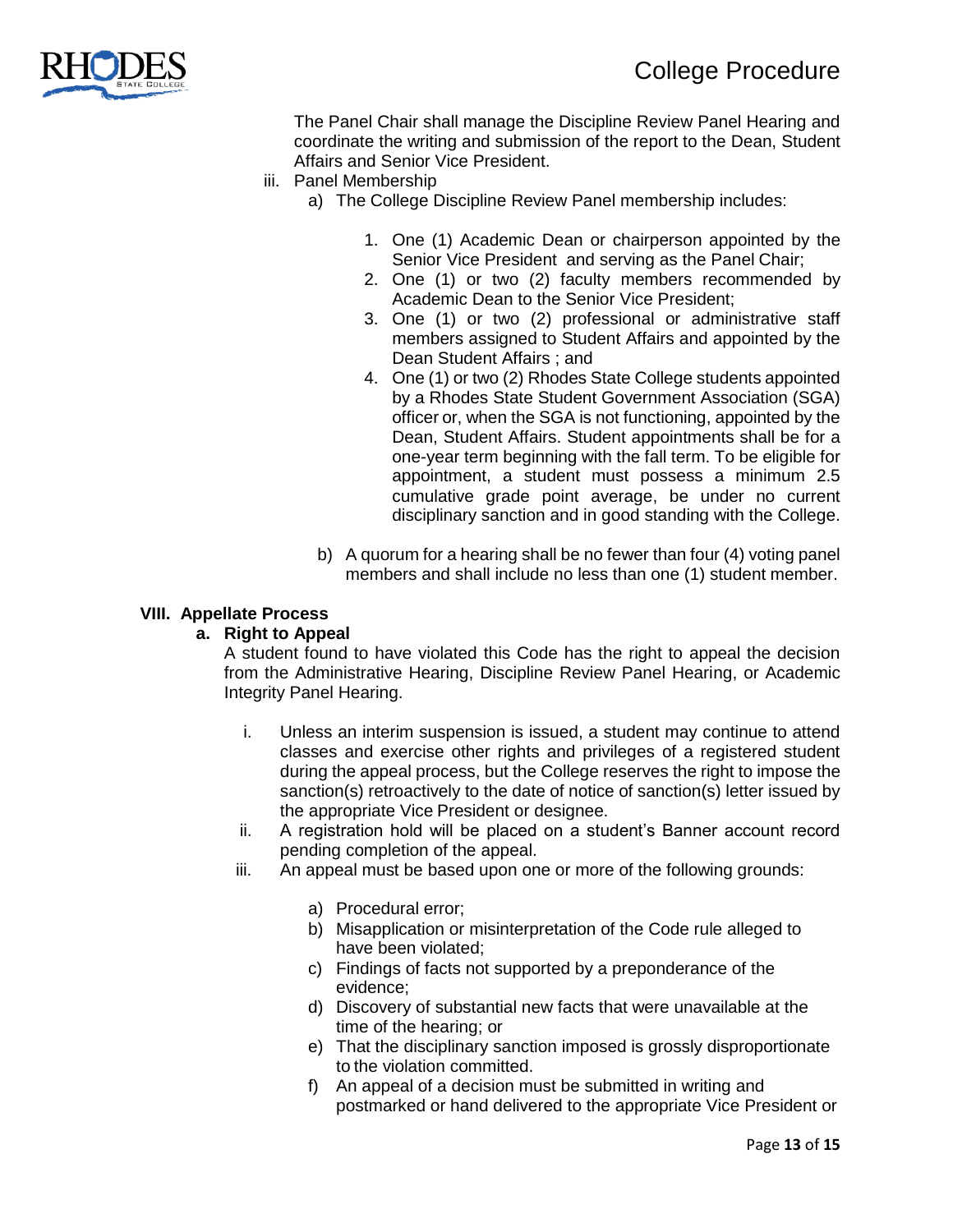

designee within ten (10) calendar days after the date on which the College mailed the student the Notification of Sanctions letter.

## **b. Appropriate Appeal Officers**

- ii. Student appeals regarding the administrative hearing decision will be submitted to the appropriate Vice President for decision.
- iii. Student appeals regarding the College Discipline Review Panel or Academic Integrity Panel hearing decision shall be submitted to the appropriate Vice President for decision.

#### **a) Appeal Proceedings**

The appropriate Vice Presidents, as appeal officers, shall manage the appeal as follows:

- 1. The Vice President shall dismiss any appeal which is not based upon one or more of the grounds set forth in **Section VIII.a. (iii).**
- 2. The Vice President may decide the appeal based upon a review of the hearing record alone.
- 3. The Vice President may request additional written information or an oral presentation from relevant person(s) and then decide the appeal based upon the enhanced record.

#### **b) Possible Dispositions by the Appeal Officer**

After a review of the hearing record, the Vice President, as appeal officer may pursue the following:

- 1. Uphold the Administrative Hearing, ruling and/or sanctions;
- 2. Uphold the Discipline Review Panel or Academic Integrity Panel ruling and/or sanction;
- 3. Dismiss the Discipline Review Panel or Academic Integrity Panel ruling and/or sanction; and/or
- 4. Impose a lesser sanction or greater sanction.

#### **IX. Maintenance and Confidentiality of Student Conduct**

A single record consisting of written notes, tape recording, or other medium selected by the Discipline Review Panel or Academic Integrity Panel will be made of all hearings. Such record will remain the property of the College. A completed file for each case of misconduct shall be maintained in the office of the appropriate Vice President or designee. Once the case is resolved, the file will be maintained for a period not to exceed six (6) years or otherwise in accordance with the College's **Records and Retention Manual**.

Materials relating to a disciplinary action are confidential and only available, pursuant to the Family Educational Rights and Privacy Act (FERPA 20 U.S.C. §1232g. et.seq.) regulations, guidelines and standards.

## **X. Extension of Time**

The Senior Vice President, in consultation with other appropriate parties as needed, may extend the timelines set forth in the Code for good cause. A request for extension for good cause must be made in writing by the requesting party, include supporting rationale, and